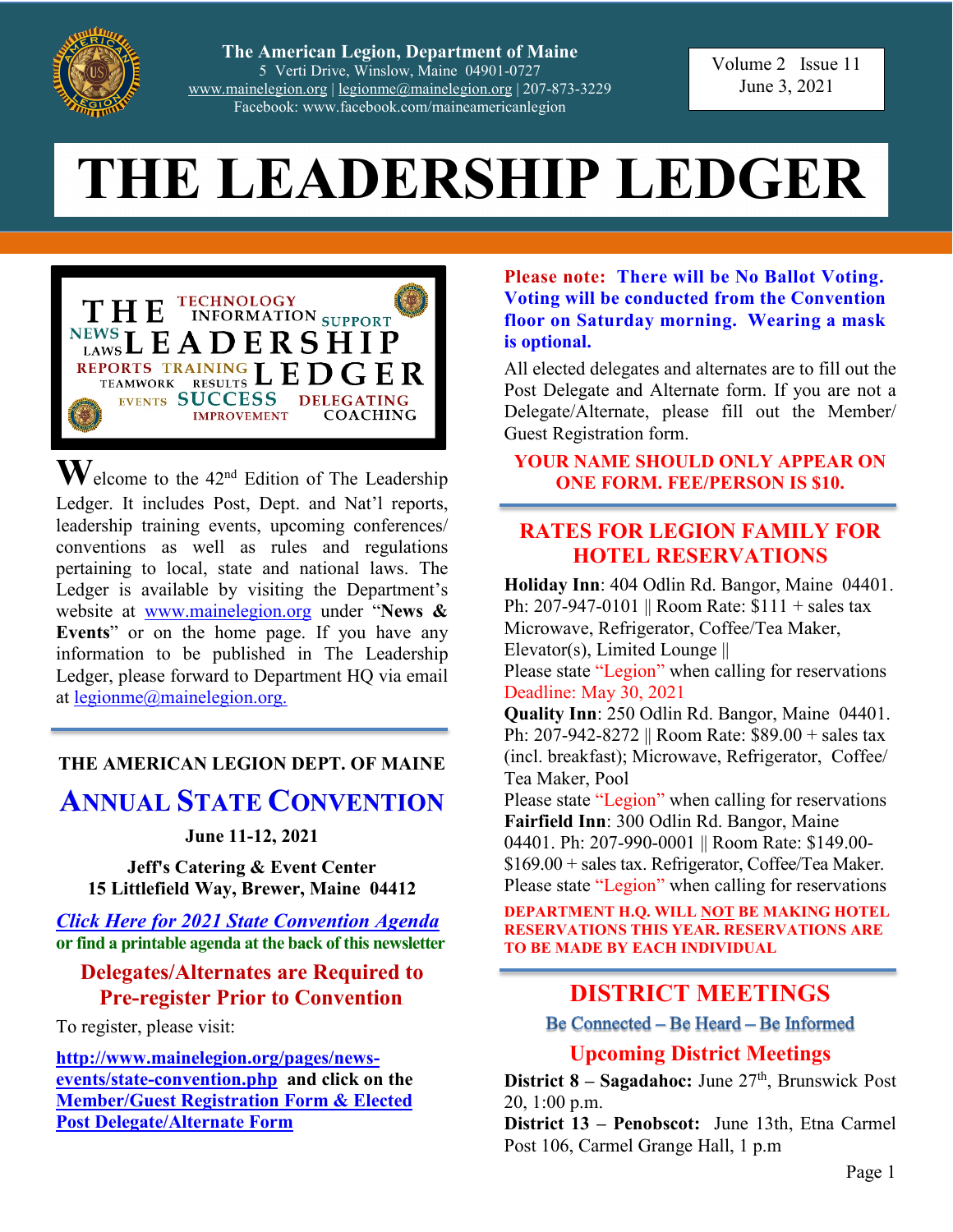# **[2021 Digital Convention](https://indd.adobe.com/view/9a3f816d-3838-4d55-99e3-c7a37f33ac0b)  Yearbook [Now Available](https://indd.adobe.com/view/9a3f816d-3838-4d55-99e3-c7a37f33ac0b)  [Online!](https://indd.adobe.com/view/9a3f816d-3838-4d55-99e3-c7a37f33ac0b)**



### **Please RSVP by July 26, 2021**

#### **To RSVP, please contact Deb Couture at 207-582-3897 (please leave a return phone number if leaving a message) or email her at:**

#### **[mewomenvets@gmail.com](mailto:mewomenvets@gmail.com)**

 This event is planned for All Women Veterans and is at no charge to them. You do not have to be a member of the American Legion to attend. Glutenfree food will be available. **Thank you all.**

### **MILITARY TRIVIA:**

**Question one:** Where did the expression "Give 'em the whole 9 yards" come from? Q:

> **Question two:** Which military school was the first to grant graduation class rings in the US & from what institution was it derived?

> > *Submitted by Dwayne Hatfield, Mars Hill Post 118*

![](_page_1_Picture_10.jpeg)

#### **AMERICAN LEGION, DEPARTMENT OF MAINE WOMEN VETERAN'S ADVISORY COMMITTEE**

### Invites All Women Veterans to Attend a **Women Veteran's Luncheon**

**Saturday, August 7, 2021** Place: William R. Bold, American Legion Post 181235 Plains Road, Litchfield, Maine

#### **Registration begins at 9:30 AM**

 Information tables, refreshments, crafts until Noon. **Please note:** We will be following all of Governor Mill's COVID-19 requirements that will be in place on August 7, 2021. A final update of those requirments will be sent on August 3, 2021 to all who have registered.

#### **Lunch 12:00 Noon ~ Guest Speakers 1:00 PM**

 Our guest speakers are women veterans who own/ operate their own businesses or who work with volunteer veteran's organizations. Come and connect with other women who have served.

*Free giveaways!!*

![](_page_1_Picture_19.jpeg)

## **VA Maine CBOC's**

are experiencing phone issues. Until resolved, if Veterans need to contact their Primary Care Team to make / change an appointment, speak with a primary care team member, or relay a message, call toll free 1-877-421-8263, ext 7490

 $VA$   $\circledcirc$ 

# **DONATIONS American Legion Department of Maine**

**General Fund**

**Peter Eckardt, Union Post 110 \$ 25.00 Dennis Hall, Stockton Springs Post 157 \$ 25.00**

![](_page_1_Picture_26.jpeg)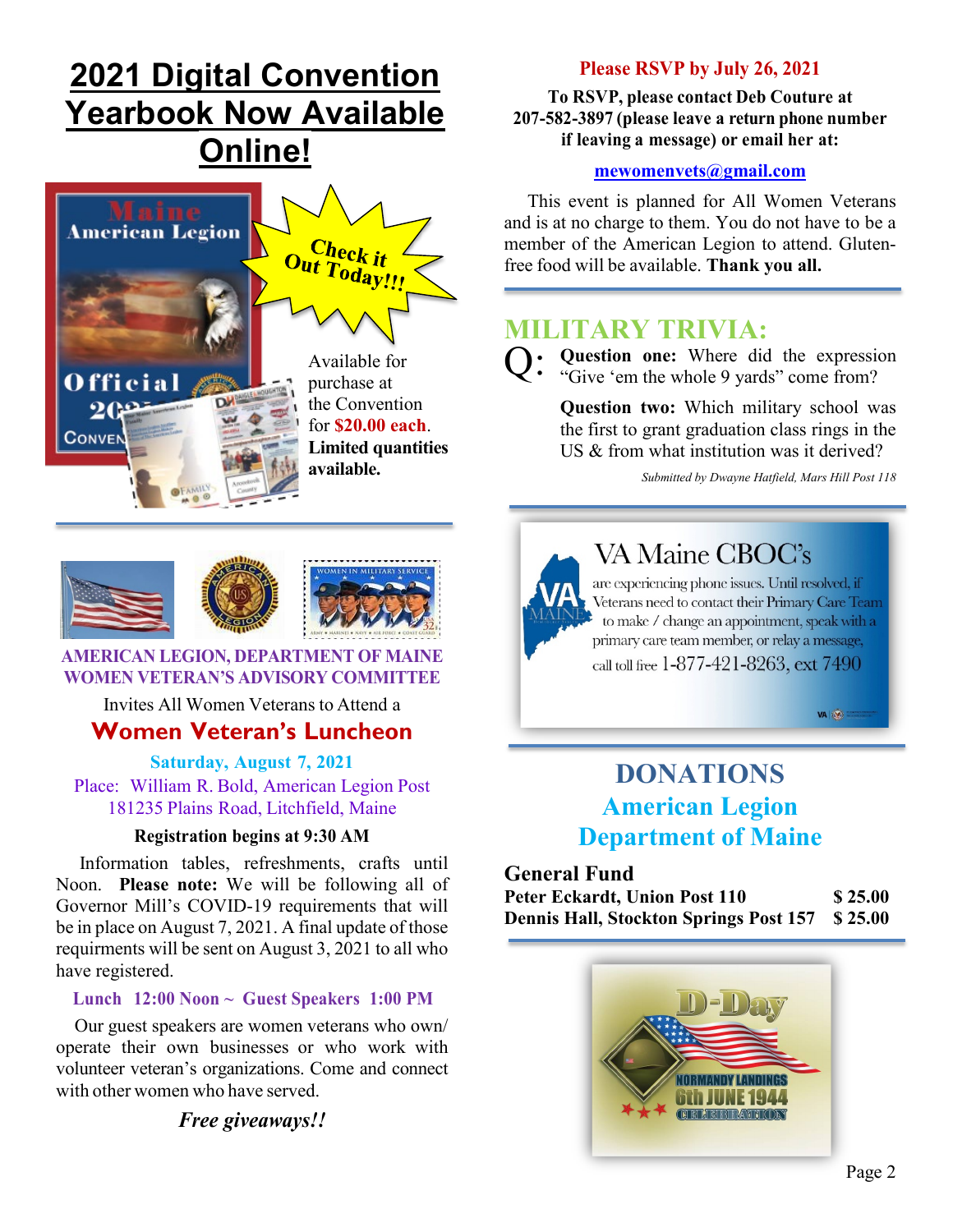### **[NEW MY LEGION.ORG UPDATE](https://vimeo.com/518232870)**

Now that the myLegion site is live, all accounts<br>are now MEMBER accounts. This includes are now MEMBER accounts. This includes

Legion and SAL members. The first requirement to access post and squadron data is to create a myLegion member account using the email address on your membership record. The new myLegion

![](_page_2_Picture_3.jpeg)

Home page will look like the image above. It provides links to your subscriptions, discounts and resources. MY ACCOUNT provides more information about your own membership. Please click on Video Presentation / PowerPoint to learn more.

**[Video Presentation](https://vimeo.com/518232870) / [PowerPoint](https://www.legion.org/documents/training/training-tuesdays/PPT_MyLegion_Update_Membership_Processing.pptx) / [Q&A](https://www.legion.org/training/251904/training-tuesday-mylegion-update-membership-processing-qa)** ---------------------------------------------------------------

### **[INSTRUCTIONS](http://www.mainelegion.org/media/Membership/new_membership_program_instructions1.pdf) FOR NEW [MYLEGION.ORG](http://www.mainelegion.org/media/Membership/new_membership_program_instructions1.pdf) [MEMBERSHIP](http://www.mainelegion.org/media/Membership/new_membership_program_instructions1.pdf) PROCESSING & GROUP [PERMISSION](http://www.mainelegion.org/media/Membership/new_membership_program_instructions1.pdf)** ---------------------------------------------------------------

# **Go to ["New MyLegion.org is live!"](https://www.legion.org/membership/252152/new-mylegionorg-live) for more information.**

# **MAINE LEGION COLLEGE CLASS FOR 2021**

**W**e are currently currently working on the next Maine Legion College Classes for the 2021 year. As in the past, you have to make a commitment but we know that you will gain much from these classes and from other Legionnaires from all over the State of Maine.

**ONLY 8 MORE SPOTS AVAILABLE**. This is the schedule we will follow: Classes start at 8:30 a.m. each day

Phase 2: July 24 & 25 Phase 3: Sept.18 & 19 To attend these classes, you must first go online at: [www.legion.org/alei](http://www.legion.org/alei) and complete the Basic Training Course. After completion, please forward a copy of the Certificate to us at State HQ. You may scan the document and send it by email to [paul@mainelegion.org](mailto:paul@mainelegion.org) along with your **Name, Post No., and Cell Phone No.** 

#### **MILITARY TRIVIA:**  A.

**Question One:** The B-17 Super Fortress was first built in 1938 & the .50 cal. machine guns in the aircraft used belt fed ammunition....which was 9 yards long.

**Question Two:** The first class ring worn by its graduates, came from the West Point Military Academy in 1835. Although the Cadets used to design their own rings each year, now, only the center stone can be individualized.

### **[MEMBERSHIP IMPACT REPORTS](https://www.legion.org/membership/impact)**

he American Legion's success depends entirely on The American Legion's success depends entirely on active membership, participation and volunteerism. The following monthly reports located on <https://www.legion.org/membership/impact> provide a summary of membership, participation and volunteerism making an impact in the lives of veterans, families and communities.

American Legion Posts can share the many ways Legionnaires are making a difference in their communities by **[submitting consolidated post reports](http://www.mylegion.org/)  [online](http://www.mylegion.org/)**. To visit the impact American Legion posts made throughout the year, visit <https://www.legion.org/bythenumbers>or

[https://www.legion.org/membership/impact.](https://www.legion.org/membership/impact)

![](_page_2_Picture_20.jpeg)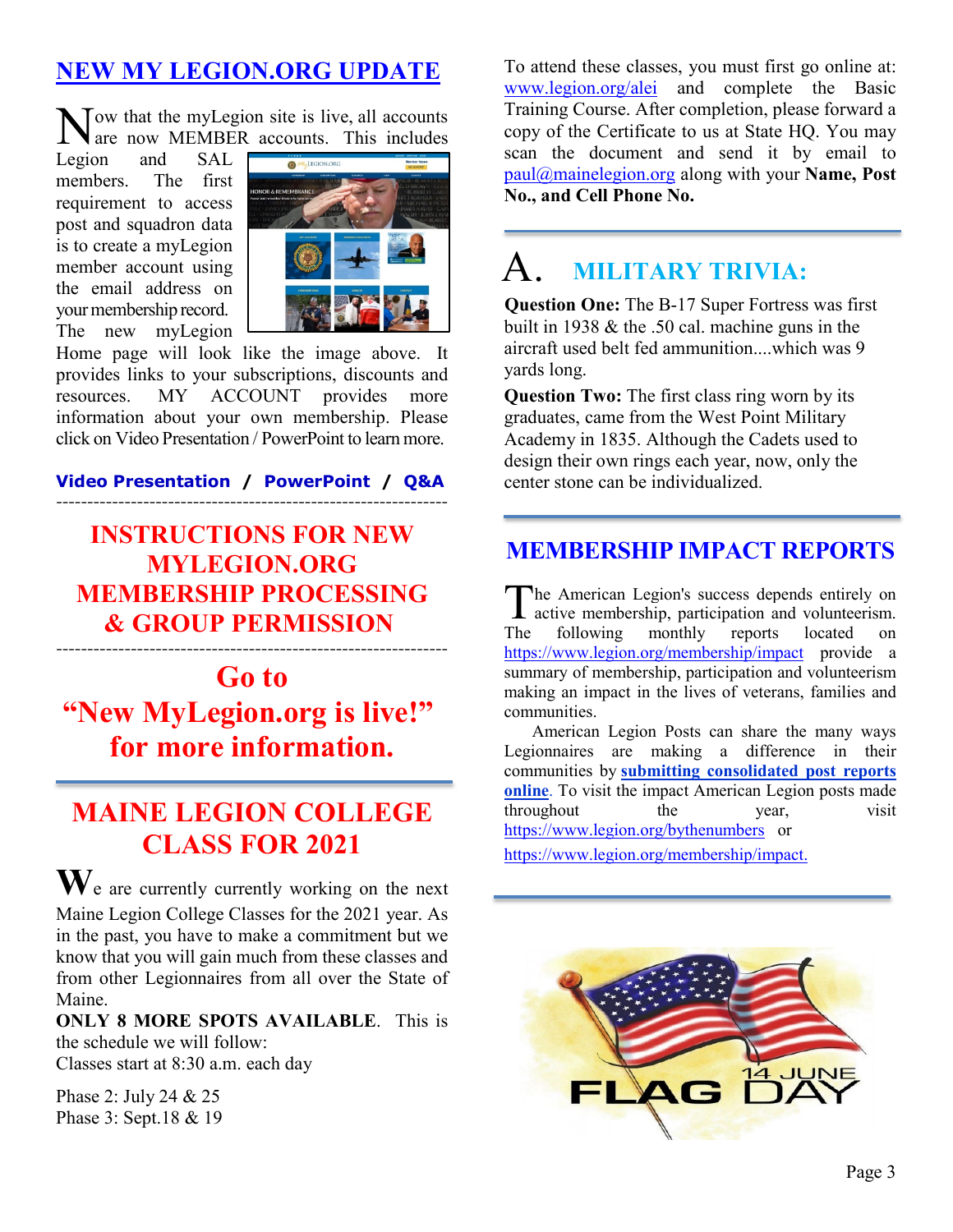# **VETERAN'S EMERGENCY FINANCIAL ASSISTANCE PROGRAM (VEFAP)**

o you know of a veteran in your community in need of assistance? Someone who during these Post challenging times just needs a little help to keep them going? Maybe a veteran that is homeless? Or worst of all, a homeless veteran with children? If so, we want to remind you that The American Legion, Department of Maine can assist you to help these veterans during their difficult and troubling times. You can call us at 207-873-3229 Ext. 3 or visit our website:

http://www[.mainelegion.org/](http://www.mainelegion.org/pages/resources/va-resources.php)pages/resources/va[-resources.](http://www.mainelegion.org/pages/resources/va-resources.php)php

We will contact you as soon as possible and we hope to enable you to help veterans in need.

![](_page_3_Picture_4.jpeg)

## **PAST COMMANDERS CLUB**

**I**f you are a Past Post Commander of The American Legion, Department of Maine and have not yet paid your annual dues to the Past Commander Club in support of the James V. Day Scholarship, please do so as soon as possible.

Visit the Maine Legion website [http://www.mainelegion.org/pages/formsapplication](http://www.mainelegion.org/pages/formsapplications.php) [s.php](http://www.mainelegion.org/pages/formsapplications.php) and click on the **Past Commanders Club** (Fillable) form under Membership/Post Forms & Manuals. Mail form along with \$2.00 per member to The American Legion, Past Commanders Club, 5 Verti Drive, Winslow, Maine 04901-0727.

It is because of you, and the members and officers of your Post that The American Legion, Department of Maine can authorized 2 students to receive a \$500 scholarship each year. Thank you for your support!

# **MISSION BLUE POST ASSISTANCE PROGRAM**

t the 2020 Fall National Executive Committee  $\bm{\mathcal{H}}$ Meeting, Resolution #36, Subject: Mission Blue Post Assistance Program was approved. Posts impacted by a government's public health restrictions implemented in response to the COVID-19 pandemic may apply for a grant up to \$1,000. Posts must meet the following eligibility criteria:

• A post must have a current consolidated post report on file.

• A post must must have filed an IRS 990 within the prescribed due date.

• A post must have filed all other required forms and reports as prescribed by the departments.

• A post must have actively participated in one or more The American Legion(s) within the last 18 months.

• A post must have a financial need.

• A post must provide a certificate of insurance naming The American National Headquarters as an additional insured (copy of insurance declaration will be attached to application).

• A post must provide documentation indicating that the post is properly incorporated. The funds from this grant program shall be used exclusively for the following: Current and past due mortgage principal and interest or Current and past due real estate rents or Current and past due insurance premiums or Current and past due utilities.

The American Legion posts receiving this grant are required to submit a true and accurate report outlining how the funds were used, signed by the post finance officer, and certified by the post commander or post adjutant within six-months of receipt of the grant funds or no later than February 22, 2022. Whichever comes first.

To access instructions and application [Click Here](https://www.legion.org/documents/pdf/Mission_Blue_PAP_Application_1.pdf) or visit:

[https://www.legion.org/documents/pdf/Mission\\_Blue\\_](https://www.legion.org/documents/pdf/Mission_Blue_PAP_Application_1.pdf) [PAP\\_Application\\_1.pdf](https://www.legion.org/documents/pdf/Mission_Blue_PAP_Application_1.pdf)

Mission Blue Post Assistance Program Grant App is also available by visiting:

[http://www.mainelegion.org/pages/formsapplicati](http://www.mainelegion.org/pages/formsapplications.php)

[ons.php](http://www.mainelegion.org/pages/formsapplications.php) under Membership/Post Forms & Manuals. Also made available is the MISSION BLUE CERTIFICATE OF LIABILITY INS – EXAMPLE which is required when submitting the Mission Blue App.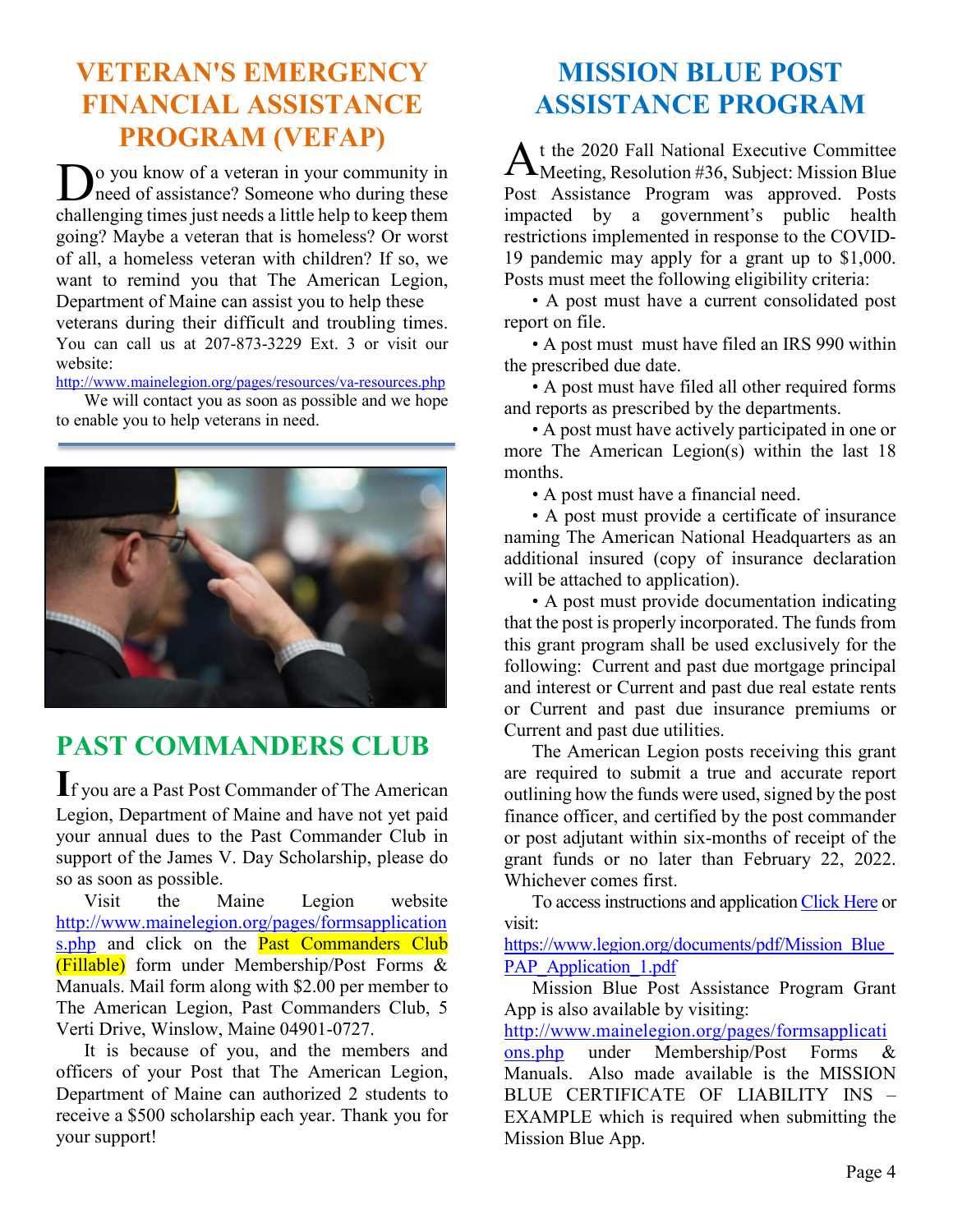![](_page_4_Picture_0.jpeg)

# **[CORONAVIRUS \(COVID-19\) –](http://www.mainelegion.org/pages/news-events/covid-19-info.php) [INFORMATION-](http://www.mainelegion.org/pages/news-events/covid-19-info.php)**

**For a complete listing of up-to-date information, cancellations and rescheduled events, please visit [www.mainelegion.org](http://www.mainelegion.org/) or click the following link: [CORONAVIRUS \(COVID-19\) –](http://www.mainelegion.org/pages/news-events/covid-19-info.php) INFORMATION**  *[Including Cancellations & Rescheduled Events](http://www.mainelegion.org/pages/news-events/covid-19-info.php)*

## **WARRANT TEMPLATE CERTIFICATES AVAILABLE**

![](_page_4_Picture_4.jpeg)

**ATTENTION POST & DISTRICT COMMANDERS/ ADJUTANTS**

**Are you Installing Officers at Your Post or District? The Template for Warrant Certificates is available:**

- **1. [HERE](http://www.mainelegion.org/pages/formsapplications.php) or follow this link: [http://www.mainelegion.org/pages/fo](http://www.mainelegion.org/pages/formsapplications.php) [rmsapplications.php](http://www.mainelegion.org/pages/formsapplications.php) (FORMS/APPLICATIONS)**
- **a. Scroll to Award/Nomination Forms**
- **b. Choose WARRANT TEMPLATE CERTIFICATES**
- **c. It is a Fillable Form for All Officer Positions OR**
- **2. Call Dept. HQ, 207-873-3229 to have the Fillable Warrants e-mailed to you.**

![](_page_4_Picture_12.jpeg)

## **COMPUTER 101**

**C**omputer 101 is a resource aiming to help those who wish to learn basic skills with the

powerful technology of today's world. Increased proficiency with computers and the Internet has positive outcome across all fronts, both personally and professionally.

- **Re-open Closed Tab**: Sometimes while using the internet, this happened that the tab got closed accidentally. You can bring back the closed tab by using the **Ctrl+Shift+T** and do the work where you were left.
- **Undo Anywhere:** Sometimes you have deleted any important file or have deleted a few words in the doc file, you can use **Ctrl+Z** to recover the file and words. This short cut key works almost everywhere.
- **Closing Current Window or Program:** When you want to close an open window or program you can do so by using **Alt+F4**
- **Closing Single Tab**: While using Chrome and Firefox internet browser if you want to close the current tab you can use **Ctrl+W** on PC to do so.
- **Open CMD Directly**: If you want to use CMD (Command prompt) directly on your PC you can type 'cmd' in the File Explorer address bar and the CMD will open directly.

#### **Fun Computer Facts:**

- For about 20 years (from 1962 to 1977), the computer controlled launch code for the US nuclear missiles was 00000000.
- The word **password** is among the most used [passwords.](https://techwelkin.com/25-worst-passwords-2012)
- Name of the first electronic computer was ENIAC. It was massive as it weighed 27 tons and it was spread over 1800 sq. feet.
- **TYPEWRITER** is the longest dictionary word that can be typed using keys in only one row on your standard querty keyboard.
- **STEWARDESSES** is the longest word that can be typed with only left hand.
- The first computer mouse was made of wood. Computer mouse was invented by **America** [engineer Doug Engelbart.](https://en.wikipedia.org/wiki/Douglas_Engelbart)

For more fun facts visit or click: [Computer Facts:](https://techwelkin.com/computer-facts-history-trivia)  [History Trivia from the World of Computers](https://techwelkin.com/computer-facts-history-trivia)  [\(techwelkin.com\)](https://techwelkin.com/computer-facts-history-trivia)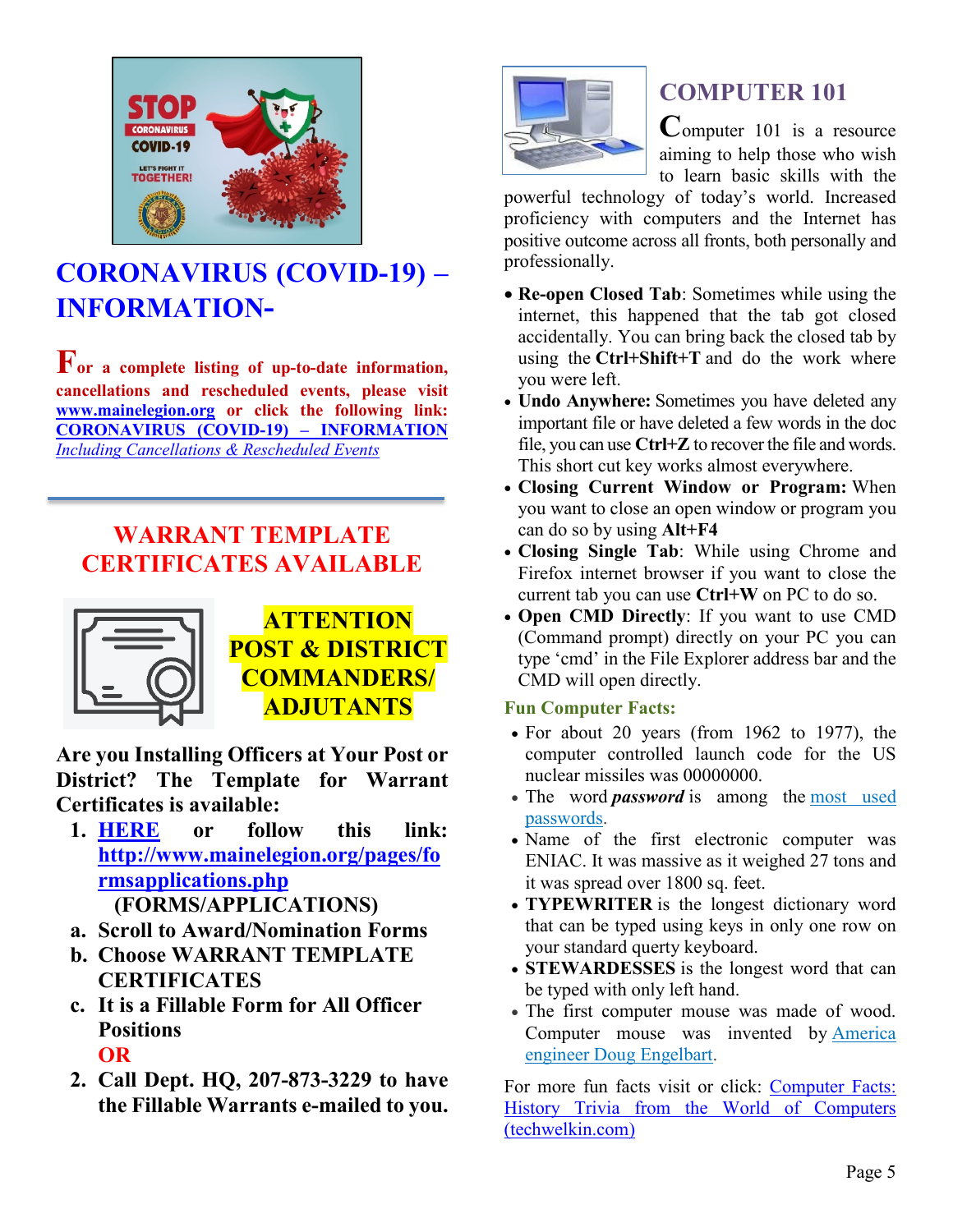![](_page_5_Picture_0.jpeg)

# **THE AMERICAN LEGION, DEPARTMENT OF MAINE 102nd Annual State Convention Program**

**June 11 - 12, 2021** Jeff's Catering & Event Center, Brewer, Maine

### **First Session Friday, June 11, 2021**

| Department Commander, Matthew Jabaut            |
|-------------------------------------------------|
| Department Commander, Matthew Jabaut            |
| Department Sgt.-at-Arms, Patricia Thurston      |
| Department Chaplain, Ethan McKenney             |
| <b>ALL</b>                                      |
| ALL                                             |
|                                                 |
| Department Judge Advocate, Jason Hall           |
| Past National Commander, Anthony G. Jordan      |
| Department Commander, Matthew Jabaut            |
| Department Historian, George Robinson, Jr.      |
| Department President, Virginia "Ginny" Chaput   |
| SAL Detachment Commander Ronald Marr            |
| Legion Riders Director Mike Lallemand           |
| SAL National Vice Commander Gary P. Nelson (NJ) |
| Past Department Commander, Scott Paradis        |
| National Executive Committeeman, Lloyd Woods    |
| Selected Legionnaires                           |
| Department Adjutant, Paul L'Heureux             |
|                                                 |

**Lunch will be available for purchase on both days from Jeff's Catering.**

**Please note: There will be No Ballot Voting. Voting will be conducted from the Convention floor on Saturday morning.** 

**Wearing a mask is optional.**